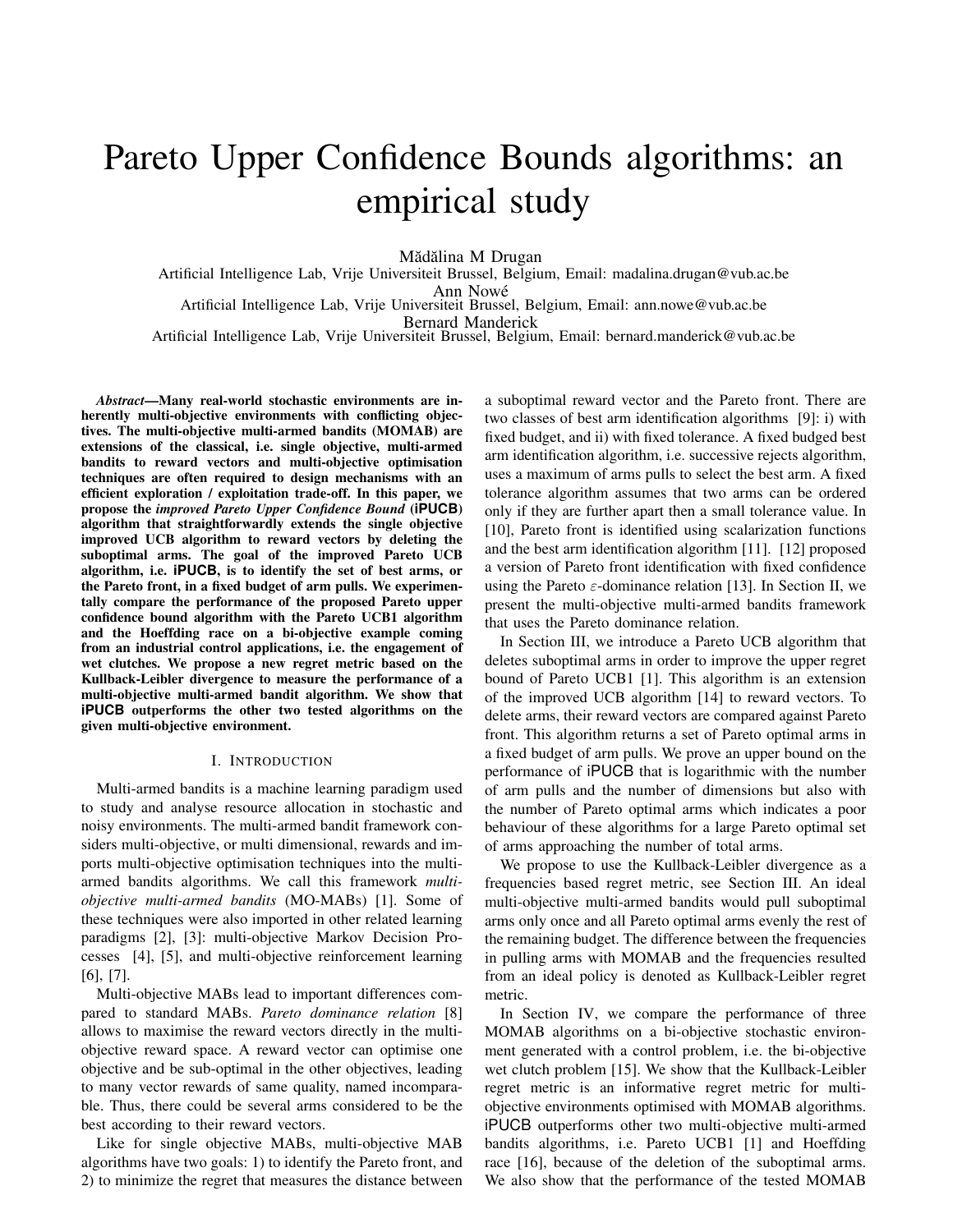algorithms greatly depends on the properties of the multiobjective environment. We have considered different variance of the generating Bernoulli distribution of the points in the bi-objective wet clutch problem to show that

Section V concludes this paper.

## II. THE MULTI-OBJECTIVE MULTI-ARMED BANDITS **SETTING**

Let's consider the definition of a K-armed bandit algorithm where only one arm is played at a time, where  $K \geq 2$ , and  $I \leftarrow \{1, \ldots, K\}$  the set of arms. The objectives might be conflicting as well as correlated. In the multi-objective setting, the expected reward of each bandit  $i$  is multidimensional,  $\mu_i = (\mu_i^1, \dots, \mu_i^D)$ , where D is a fixed number of dimensions, or objectives. When arm  $i$  is played at time steps  $t_1, t_2, \ldots$ , the corresponding reward vectors  $\mu_i^{t_1}, \mu_i^{t_2}$ , ... are independently and identically distributed according to an unknown law with unknown expectation vector. The independence also holds between arms.

The reward vectors are ordered using the dominance relation in multi-objective spaces [8]. The following Pareto dominance relations between two reward vectors,  $\mu$  and  $\nu$ , are considered. A reward vector  $\mu$  is considered better than, or *dominating*, another reward vector  $\nu$ ,  $\nu \prec \mu$ , if and only if there exists at least one dimension j for which  $\nu^{j} < \mu^{j}$ , and for all other dimensions o we have  $\nu^{\circ} \leq \mu^{\circ}$ . We say that  $\mu$  is weakly-dominating  $\nu, \nu \preceq \mu$ , if and only if for all dimensions j, we have  $\nu^j \leq \mu^j$ . A reward vector  $\mu$  is considered *incomparable* with another reward vector  $\nu$ ,  $\nu \parallel \mu$ , if and only if there exists at least one dimension  $j$  for which  $\nu^{j} < \mu^{j}$ , and there exists another dimension o, for which  $\nu^{\circ} > \mu^{\circ}$ . We say that  $\mu$  is *non-dominated* by  $\nu, \nu \nsucceq \mu$ , if and only if there exists at least one dimension  $j$  for which  $\nu^j < \mu^j$ .

Let *Pareto optimal reward set* O<sup>∗</sup> be the set of reward vectors that are non-dominated by any of the reward vectors. Let *Pareto optimal set of arms*, or Pareto front,  $I^*$  be the set of arms whose reward vectors belong to  $\mathcal{O}^*$ . The reward vectors in the Pareto optimal reward set  $\mathcal{O}^*$  are considered equally important.

Note that Pareto dominance relation [8] is the natural order for these environments allowing to order reward vectors directly in the multi-objective reward space. However, optimisation and learning algorithms [1], [5] using Pareto dominance relations often have computational problems because of the large sets of best arms that need to be explored and stored.

## *A. The Pareto projection regret*

The *Pareto projection* metric is introduced in [1] and measures the distance between the mean vector reward and Pareto optimal reward set  $\mathcal{O}^*$ , here, with a discrete number of component rewards.

To approximate the distance between  $\mathcal{O}^*$  and  $\mu_i$ , we construct a *virtual hypercube* with the lowest vertex is the reward vector  $\mu_i$  and the upper vertex the reward vector  $\nu_i^*$ that is incomparable with *all* the reward vectors in  $O^*$ . We

Fig. 1. a) Pareto projection metric for two dominated arms  $\mu_6$  and  $\mu_7$ , which is  $\Delta_6$  and  $\Delta_7$ , respectively. b) The dynamics of Pareto UCB1. The arm  $\mu_6$  is selected more often then the arm  $\mu_7$  because it is closer to Pareto optimal set of arms.



add to each objective  $\mu_i$  a positive value  $\varepsilon$ , resulting in the upper bound of the hypercube  $\nu_{i,\varepsilon}$ , where  $\forall j$ ,  $\nu_{i,\varepsilon}^{*j} = \mu_i^j + \varepsilon$ . The virtual optimal reward for arm i,  $\nu_i^*$ , has the minimum value for  $\varepsilon$  for which  $\nu_{i,\varepsilon}$  is incomparable with all rewards in  $\mathcal{O}^*$ . The virtual hypercube for arm i is denoted with  $H(i) \leftarrow (\mu_i, \nu_i^*)$ , and  $\varepsilon$  is the size of the hypercube's edge.

The Pareto projection distance of a suboptimal arm  $i$  is equal to the Euclidian distance between the virtual reward vector of arm  $i, v_i^*$ , and the mean reward vector of the same arm,  $\mu_i$ 

$$
\Delta_i = \sqrt{(\nu_i^* - \mu_i)^2} = \sqrt{D} \cdot \varepsilon \tag{1}
$$

Since by definition  $\varepsilon$  is always positive, this distance is always positive. Note that this distance is 0 for a Pareto optimal arm since the virtual reward coincides with the optimal reward vector itself.

*Example 1:* Consider the eight bi-dimensional reward vectors from Figure II-A and Pareto dominance relation. Let be five optimal reward vectors,  $\mu_1^* = (0.55, 0.49)$ ,  $\mu_2^* = (0.53, 0.511), \mu_3^* = (0.52, 0.541), \mu_4^* = (0.505, 0.563)$ and  $\mu_5^* = (0.5, 0.569)$  in  $\mathcal{O}^*$ . Consider three suboptimal reward vectors,  $\mu_6 = (0.51, 0.52), \mu_7 = (0.5, 0.5)$  and  $\mu_8 = (0.505, 0.495)$ . Note that the suboptimal reward  $\mu_6$  is non-dominated by three optimal reward vectors in  $\mathcal{O}^*, \mu_1^*$ ,  $\mu_4^*$  and  $\mu_5^*$ , but it is dominated by  $\mu_2^*$  and  $\mu_3^*$ .  $\mu_7$  and  $\mu_8$  are dominated by the other reward vectors.

In Figure II-A a), we show that the Pareto projection distance for two dominated mean vector rewards in Example 1 that are  $\Delta_6$  for the suboptimal arm  $\mu_6$ , and  $\Delta_7$  for  $\mu_7$ . By definition,  $\Delta_6 = \nu_6^* - \mu_6$  and  $\Delta_7 = \nu_7^* - \mu_7$ . Note that  $\Delta_6$ is smaller than  $\Delta_7$  since  $\mu_6$  is closer to the Pareto front then  $\mu_7$  does.  $\Box$ 

A *policy*  $\pi$  is an algorithm that chooses the next arm to play based on the list of past plays and obtained reward vectors. Let  $T_i(n)$  be the number of times a suboptimal arm i has been played by the policy  $\pi$  during the first n plays. The expected reward vectors are computed by averaging the empirical reward vectors observed over the time. The mean of an arm i is estimated to  $\hat{\mu}_i(n) = \sum_{s=1}^{T_i(n)} X_i(s)/T_i(n)$ , where  $X_i(s)$  is the sample s for arm i.

The *Pareto projection cumulative regret* of  $\pi$  after the first  $n$  plays is the expected loss due to the play of suboptimal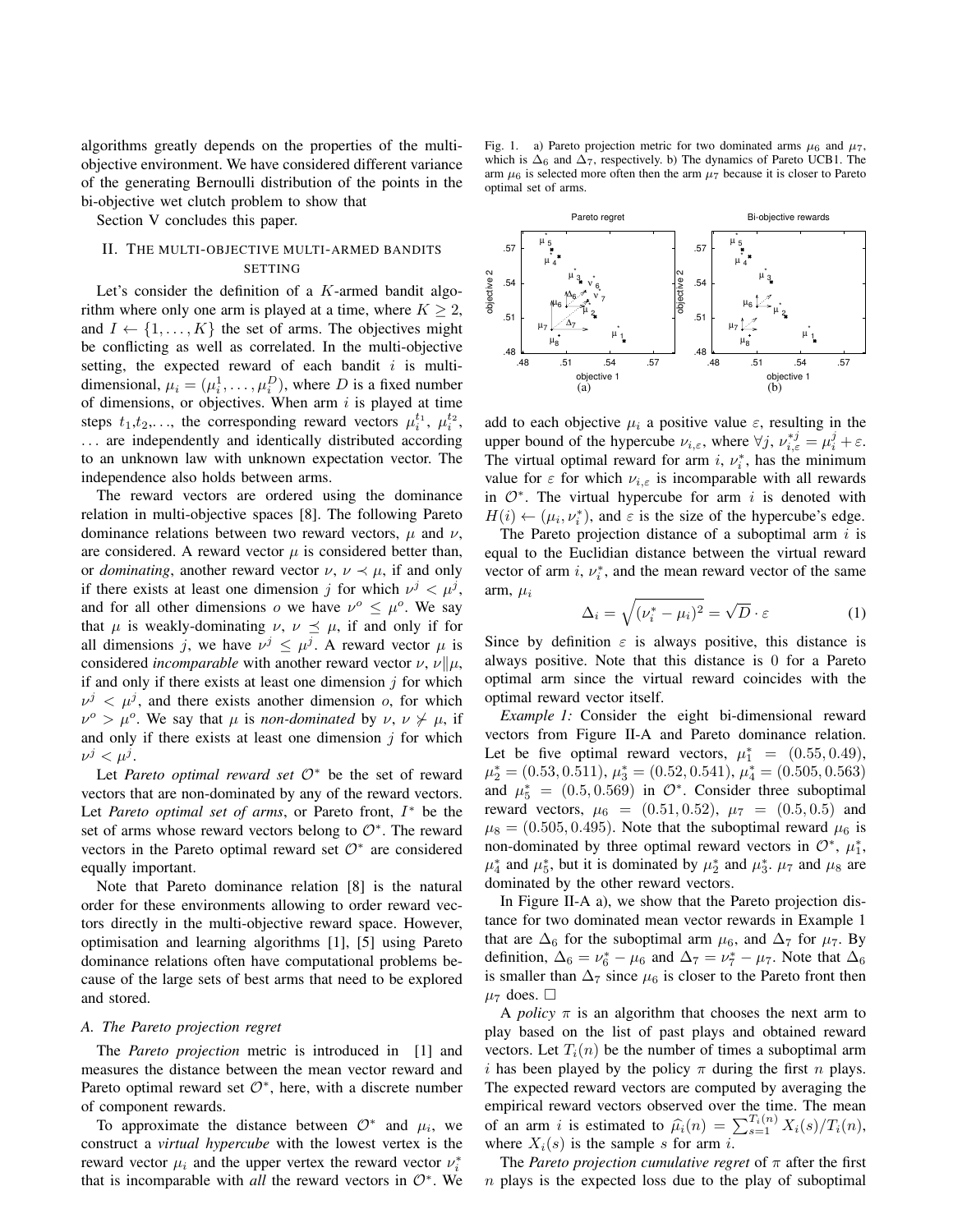arms

$$
\mathcal{R}_p = \sum_{i \notin I^*} \Delta_i \cdot E[T_i(n)] \tag{2}
$$

where  $E[\cdot]$  is the expectation and  $\Delta_i$  is the Pareto projection distance as in Equation 1.

The *Pareto projection regret* of policy  $\pi$  is simply the sum of Pareto projection distances of all suboptimal arms

$$
r_p = \sum_{i \notin I^*} \Delta_i \tag{3}
$$

## *B. Pareto UCB1*

Pareto UCB1 [1] is a straightforward generalisation of UCB1 where reward vectors are ranked with Pareto dominance relation. By definition, the index for each arm has two terms: i) the mean reward vector, and ii) a term related to the size of a one-sided confidence interval of the average reward according to the Chernoff-Hoeffding bounds.

As the initialisation step, each arm is played once. Each iteration, for each arm, i, we add its estimated mean reward vector and its associated confidence interval,  $\hat{\mu}_i$  +  $\sqrt{2 \ln(n \sqrt[4]{D|I^*|})}$  $\frac{\sqrt{D|I||I||}}{n_i}$ . The Pareto optimal set of arms for the time step t,  $I^{*(t)}$ , is calculated on this index. Thus, for all not Pareto optimal arms  $i \notin I^{*(t)}$ , there exists a Pareto optimal arm  $h \in I^{*(t)}$  that dominates arm *i*:

$$
\widehat{\boldsymbol{\mu}}_h + \sqrt{\frac{2\ln(n\sqrt[4]{D|I^*|})}{n_h}} > \widehat{\boldsymbol{\mu}}_i + \sqrt{\frac{2\ln(n\sqrt[4]{D|I^*|})}{n_i}}
$$

We now select uniform at random a Pareto optimal arm from  $I^{*(t)}$  and pull it. After selection, the mean value of the selected arm  $\hat{\mu}_h$  and the corresponding counters are updated. A possible stopping criteria is a fixed number of iterations  $\overline{n}$ .

An arm that is closer to the Pareto optimal set of arms  $I^*$ is more often selected than an arm that is further away from I ∗ . Note that, by design, Pareto UCB1 is fair in selecting Pareto optimal arms.

Consider the Pareto projection distance defined in Equation 1. The expected Pareto projection cumulative regret of a policy  $\pi$  after any number of n plays, see Equation 2 is at most

$$
\sum_{i \notin I^*} \frac{8 \cdot \log(n \sqrt[4]{D|I^*|})}{\Delta_i} + (1 + \frac{\pi^2}{3}) \cdot \sum_{i \notin I^*} \Delta_i
$$

For any suboptimal arm  $i$ , the estimated time arm  $i$  is pulled is upper bounded  $E[T_i(n)] \leq \frac{8}{\Delta_i^2} \ln(n \sqrt[4]{D|I^*|})$  plus a small constant. Like for the standard  $\overrightarrow{U}CB1$  algorithm, the leading constant is  $8/\Delta_i^2$  and the expected upper bound of the Pareto projection cumulative regret for Pareto UCB1 is logarithmic in the number of plays  $n$ . Unlike single objective UCB1, this expected bound is in addition logarithmic with the number of dimensions  $D$  and the number of Pareto optimal arms  $|I^*|$ . In the worst-case performance, the number of Pareto optimal arms is approximately equal to the total number of arms  $|I^*| \approx K$ , a probable situation in many objective environments.

### Algorithm 1 Improved Pareto UCB (iPUCB)

Set  $\tilde{\Delta}_0 \leftarrow 1$ , and  $B_0 \leftarrow I$ **for all** rounds  $t = 0, 1, \ldots, \lfloor \frac{1}{2} \log_2 \frac{N}{e} \rfloor$  **do** Pull each active arm in  $B_t$  for  $n_t \leftarrow \left[\frac{2 \cdot \log (N|I^*| \cdot D\tilde{\Delta}_t^2)}{\tilde{\Delta}_t^2}\right]$ m times Compute the Pareto front for the round  $t$ ,  $I_t^*$ Delete all arms  $i$  for which  $\widehat{\mu}_i$ +  $\int \log (N|I^*| \cdot D\tilde{\Delta}_t^2)$  $\frac{P_1 \cdot D \Delta_t}{2n_t} \prec \hat{\nu}_i^*$  $\int \log (N|I^*| \cdot D\tilde{\Delta}_t^2)$  $2n_t$ Update the set of active arms  $B_{t+1}$ , and  $\tilde{\Delta}_{t+1} \leftarrow \tilde{\Delta}_t/2$ end for **return** the Pareto front  $B_{\lfloor \frac{1}{2} \log_2 \frac{N}{e} \rfloor}$ 

## III. IMPROVED PARETO UCB

The main idea of this multi-objective MAB algorithm is inspired by the MAB algorithms that successively remove the suboptimal arms [11], [14], [17]. The best arm identification MAB algorithm from Audibert et al. [11] identifies a single optimal arm, whereas in its generalisation  $[18]$  the mbest arms are identified. Auer and Ortner [14]'s algorithm improves the upper regret bounds of UCB1 [19] by removing arms that are within a confidence interval distance from Pareto front. Note the broader goal of this algorithm is to eliminate the arms that are suboptimal rather than to identify a single optimal arm. Perchet and Rigollet [17] has a similar algorithm with a similar upper bound but adapted for multiarmed bandits with noise.

In this section, we improve the Pareto projection regret bound of Pareto UCB1 [1] by deleting arms that are not on the Pareto front. The proposed algorithm is an extension of the improved UCB algorithm [14] to reward vectors where the Pareto dominance relations are used to compare the quality of arms. The pseudo-code of the *improved Pareto UCB* (iPUCB) algorithm is presented in Algorithm 1. We assume a fixed budget  $N$  known beforehand and that the support for the underlying distribution for the reward vectors  $\mu_i$  is normalised such that the regret from Equation 1 has values between 0 and 1.

At initialisation, we consider that all  $K$  arms are active,  $B_0 \leftarrow I$ . In each round t, the set of active arms is  $B_t$ , and each active arm is played for  $n_t$  rounds in order to compute Pareto front  $I_t^*$ , which is the set of non-dominated arms for round  $t$ . A suboptimal arm  $i$  is deleted as soon as its regret  $\Delta_i$  becomes larger in each objective than a confidence value at round t,  $\tilde{\Delta}_t$ . The explicit condition to delete an arm i is  $\widehat{\mu}_i + \sqrt{\frac{\log (N|I^*| \cdot D\tilde{\Delta}_t^2)}{2n_t}}$  $\frac{|I^*| \cdot D\tilde{\Delta}_t^2|}{2n_t} \prec \widehat{\nu}_i^* - \sqrt{\frac{\log (N|I^*| \cdot D\tilde{\Delta}_t^2)}{2n_t}}$  $\frac{(T^+)^T D \Delta_t^2}{2n_t}$ . Thus, an arm *i* is deleted if  $\tilde{\Delta}_t < \frac{\Delta_i}{2}$ .

Theoretical analysis. In the following theorem, we prove an upper Pareto projection regret bound by following closely the proof from [14], where Pareto dominance relation  $\preceq$  is used instead of total order relation  $\leq$ .

*Theorem 1:* Let the policy in Algorithm 1 be run on a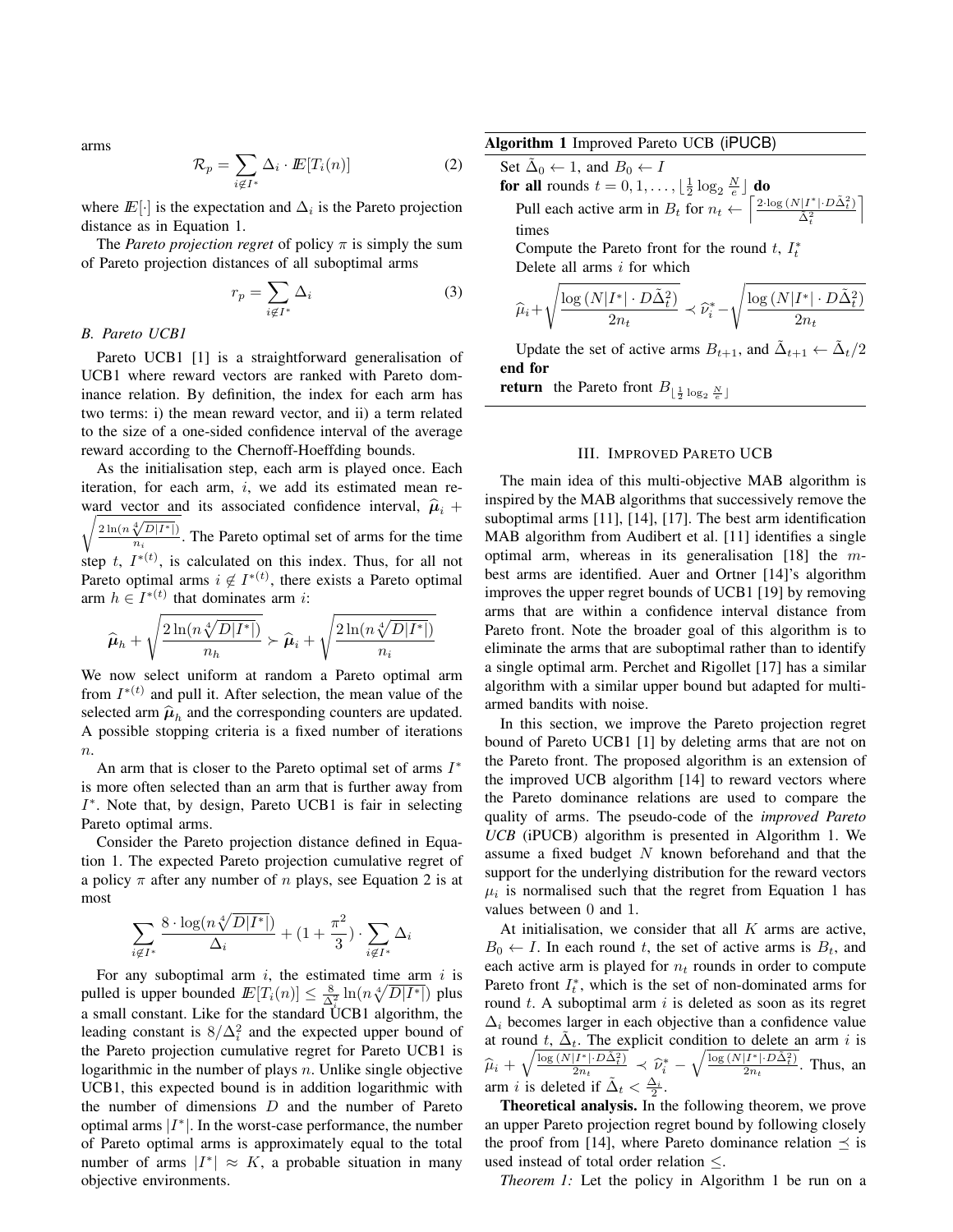K-armed multi-objective bandit problem,  $K > 1$ , having arbitrary reward distributions  $P_1, \ldots, P_K$  with support in  $[0, 1]^{D}$ .

The total expected Pareto projection cumulative regret of this policy up to trial  $N$  is upper bounded by

$$
\sum_{i \in I : \Delta_i > \lambda} \left( \Delta_i + \frac{32 \cdot \ln(N|I^*| \cdot D\Delta_i^2)}{\Delta_i} + \frac{32 + 64 \cdot |I^*|}{\Delta_i} \right) + \sum_{j \in I : \Delta_i \le \lambda} \frac{64 \cdot |I^*|}{\lambda} + \max_{i \in I : \Delta_i \le \lambda} \Delta_i N
$$

for all  $\lambda \geq \sqrt{\frac{e}{N}}$ .

*Proof:* This proof follows directly from the proof of Theorem 3.1 [14] and the difference is given by the usage of the Pareto dominance relations to order reward vectors. Like in [14], this proof is split in three parts corresponding to the three cases of an arm's behaviour: if the arm is a suboptimal arm or not, or if a Pareto optimal arm is eliminated or not.

Let's consider a suboptimal arm  $i$ , and let  $t_i$  be the first round in which  $\tilde{\Delta}_{t_i} < \frac{\tilde{\Delta}_i}{2}$ . By definition, we have that

$$
2^{t_i} = \frac{1}{\tilde{\Delta}_{t_i}} \le \frac{4}{\Delta_i} < \frac{1}{\tilde{\Delta}_{t_i+1}} = 2^{t_i+1} \tag{4}
$$

and further that

$$
\sqrt{\frac{\log\left(N|I^*|\cdot D\tilde{\Delta}_{t_i}^2\right)}{2n_{t_i}}}\leq \frac{\tilde{\Delta}_{t_i}}{2}=\tilde{\Delta}_{t_i+1}<\frac{\Delta_i}{4}
$$

Let's consider that  $I'$  is the set of arms for which  $\Delta_i > \lambda$ for some fixed  $\lambda \ge \sqrt{e/N}$ , i.e.  $I' = \{i \in I \mid \Delta_i \lambda\}.$ 

*Case (a): A suboptimal arm* i *is not eliminated in round*  $t_i$ , and exists a Pareto optimal arm in  $B_{t_i}$ . If for an arm i in the round  $t_i$  we have

$$
\widehat{\mu}_i \preceq \mu_i + \sqrt{\log (N|I^*| \cdot D\tilde{\Delta}_t^2)/2n_t} \ \Leftrightarrow
$$
  

$$
\forall j, \ \widehat{\mu}_i^j < \mu_i^j + \sqrt{\log (N|I^*| \cdot D\tilde{\Delta}_t^2)/2n_t}
$$

and

$$
\widehat{\nu}_i^* \succeq \nu_i^* - \sqrt{\log(N|I^*| \cdot D\tilde{\Delta}_t^2)/2n_t} \iff
$$
  

$$
\forall j, \ \widehat{\nu}_i^{*j} > \nu_i^{*j} - \sqrt{\log(N|I^*| \cdot D\tilde{\Delta}_t^2)/2n_t}
$$

then arm  $i$  is eliminated in the current round because

$$
\widehat{\mu}_{i} + \sqrt{\frac{\log (N|I^*| \cdot D\tilde{\Delta}_{t}^2)}{2n_t}} \leq \mu_{i} + 2\sqrt{\frac{\log (N|I^*| \cdot D\tilde{\Delta}_{t}^2)}{2n_t}}
$$

$$
\leq \mu_{i} + \Delta_{i} - 2\sqrt{\log (N|I^*| \cdot D\tilde{\Delta}_{t}^2)/2n_t} =
$$

$$
\nu_{i}^* - 2\sqrt{\frac{\log (N|I^*| \cdot D\tilde{\Delta}_{t}^2)}{2n_t}} \leq \widehat{\nu}_{i}^* - \sqrt{\frac{\log (N|I^*| \cdot D\tilde{\Delta}_{t}^2)}{2n_t}}
$$

Using Chernoff-Hoeffding bounds for each round  $t =$  $0, 1, 2, \ldots$  and the union bound over all objectives D, we obtain

$$
I\!\!P\left[\widehat{\mu}_i \leq \mu_i + \sqrt{\log (N|I^*| \cdot D\tilde{\Delta}_t^2)/2n_t}\right] \leq \frac{1}{N|I^*| \cdot \tilde{\Delta}_t^2}
$$

$$
I\!\!P\left[\widehat{\nu}_i^* \succeq \nu_i^* - \sqrt{\log (N|I^*| \cdot D\tilde{\Delta}_t^2)/2n_t}\right] \le \frac{1}{N|I^*| \cdot \tilde{\Delta}_t^2}
$$

Summing up over all Pareto optimal arms in  $I_t^*$ , the probability a suboptimal arm  $i$  is not eliminated in round  $t_i$  or before is bounded by  $\frac{2}{N\tilde{\Delta}_{t_i}^2}$ . The expected Pareto projection cumulative regret is the same as in [14], i.e.  $\sum_{i \in B_{t_i}} \frac{2 \cdot \Delta_i}{\tilde{\Delta}_{t_i}^2} \leq$  $\sum_{i\in B_{t_i}} \frac{32}{\Delta_i}.$ 

*Case (*b*)*: *Each suboptimal arm* j *is either eliminated in round* t *(or before) or there is no Pareto optimal arm in round*  $t_i$ .

*Case*  $(b_1)$ : Assume that there exists a Pareto optimal arm in round  $t_i$ . A suboptimal arm  $i \in B_{t_i}$  that is eliminated in round  $t_i$  (or before) is played not more often than

$$
n_{t_i} = \left[2 \cdot \log(N|I^*| \cdot D\tilde{\Delta}_{t_i}^2)/\tilde{\Delta}_{t_i}^2\right] \le
$$

$$
\left[32 \cdot \log(N|I^*| \cdot D\Delta_i^2/4)/\Delta_i^2\right]
$$

times. The contribution to the total expected regret is

$$
\sum_{i \in B_{t_i}} \Delta_i \left[ 32 \cdot \log(N|I^*| \cdot D\Delta_i^2/4) / \Delta_i^2 \right] < \sum_{i \in B_{t_i}} \left( \Delta_i + 32 \cdot \log(N|I^*| \cdot D\Delta_i^2) / \Delta_i \right)
$$

*Case*  $(b_2)$ : Let's now consider the case where Pareto optimal arm  $\ell$  is eliminated by a suboptimal arm i in round  $t_{\ell}^*$ . Arm  $\ell$  can only be eliminated in round  $t_{\ell}^*$  by an arm i that is not yet eliminated, i.e. with  $t_i \geq t_{\ell}^*$ , where the arm i is in set  $I'' = \{i \in I \mid \Delta_i > 0\}$ . The corresponding contribution to the expected regret has the same value like the value from [14] for the case *(*b1*)*.

$$
\sum_{\ell \in I_t^*} \sum_{t_{\ell}^* = 0}^{\max_{j \in I'} t_j} \sum_{i \in I': t_i \ge t_{\ell}^*} \frac{2}{N \tilde{\Delta}_{t_{\ell}^*}^2} \cdot N \max_{j \in I': t_j \ge t_{\ell}^*} \Delta_j < \sum_{\ell \in I_t^*} \left( \sum_{i \in I'} \frac{64}{\Delta_i} + \sum_{j \in I' \setminus I''} \frac{64}{\lambda} \right) = |I^*| \left( \sum_{i \in I'} \frac{64}{\Delta_i} + \sum_{j \in I' \setminus I''} \frac{64}{\lambda} \right)
$$

Discussion. Like for the standard single objective improved UCB, the logarithmic term is the main term of this bound for an appropriate  $\lambda$ , e.g.  $\lambda = \sqrt{\frac{e}{N}}$ . The main term of the expected regret of the Pareto UCB [1] is  $\frac{32 \cdot \ln(N|I^*| \cdot D\Delta_i^2)}{\Delta_i}$  $\Delta_i$ and it is logarithmic with the number of arm pulls, the size of the Pareto front and the number of dimensions. This bound is also smaller than the homologous term of the Pareto UCB1 algorithm. In [20] it is shown that this types of exploration/exploitation trade-off is especially useful when the regrets are close to 0.

In Example 1, the first arm deleted is  $\mu_8^*$  because it has the largest virtual hypercube (i.e., the difference between the mean reward vector and the Pareto front is the largest). In the sequel, the second arm deleted is  $\mu_7^*$  and the last suboptimal arm deleted is  $\mu_6^*$  that has the smallest distance to the Pareto front. Ideally, iPUCB does not delete Pareto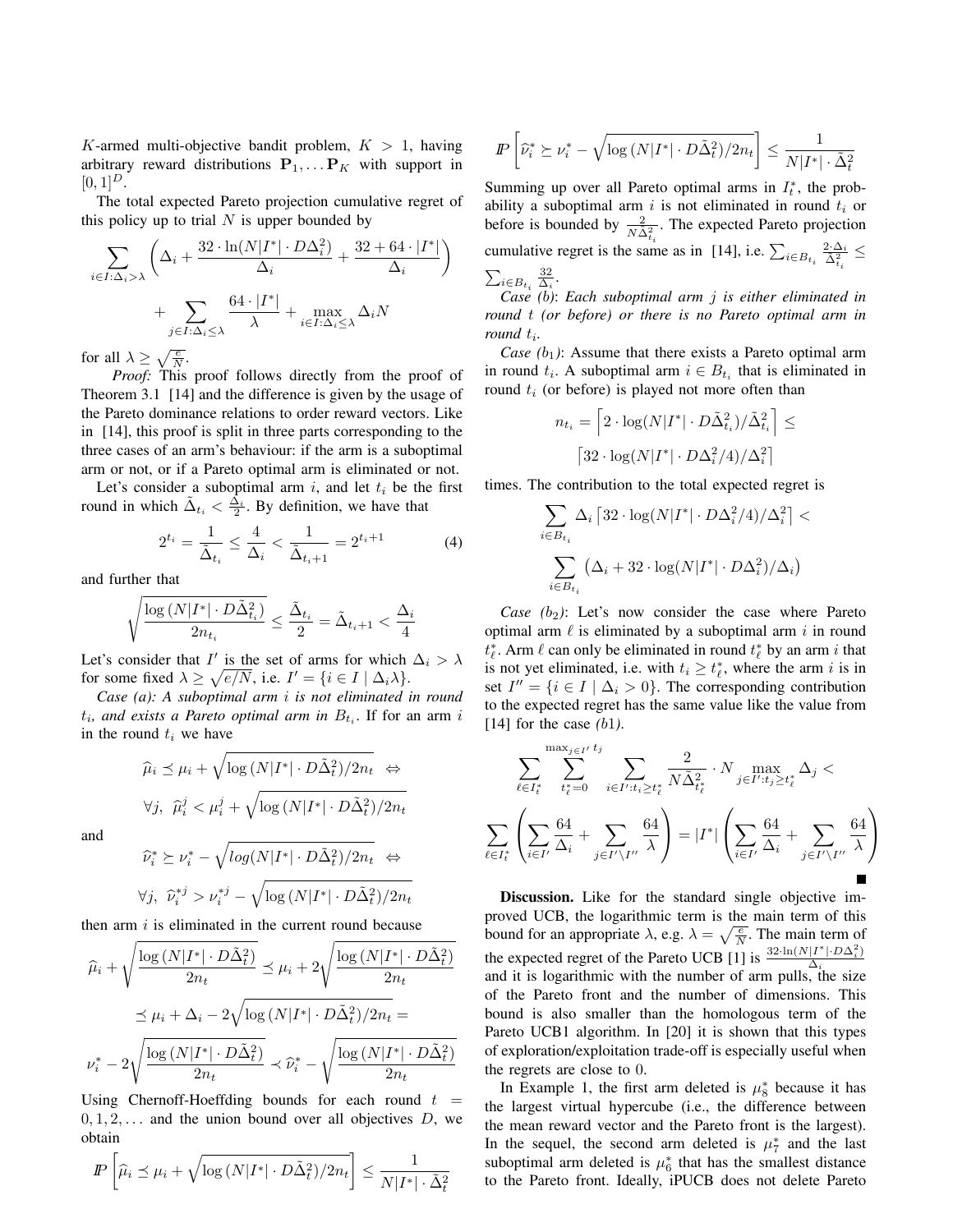optimal arms because they have a 0 mean distance to the Pareto front. However, the data is stochastic meaning that there is variance in the mean reward vectors and a Pareto arm could be eliminated because of the variance.

#### *A. The Kullback - Leibler divergence regret metric*

The regret metric proposed in this section considers the Kullback - Leibler divergence between a perfect sampling distribution of a multi-objective multi-armed bandit, i.e. all suboptimal arms are pulled only once and all Pareto optimal arms are pulled evenly for the rest of the arm pulls, and the empirical distribution resulted from the arm pulls of a (multi-objective) multi-armed bandit algorithm.

Let  $p_m$  be the perfect frequency for a suboptimal arm i after *n* arm pulls, thus  $p_m = \frac{1}{n}$ . Let  $p_M$  be the perfect frequency for a Pareto optimal arm  $h$  after  $n$  arm pulls, thus  $p_M = \frac{n-K+|I^*|}{|I^*|}$  $\frac{K+|I^*|}{|I^*|} \cdot \frac{1}{n}$ . In total, the sum of frequencies over all arms, both Pareto optimal and suboptimal arms, is 1, where  $(K - |I^*|) \cdot p_m + |I^*| \cdot p_M = 1.0$ . The empirical frequency of any arm is  $\hat{p}_{m,i} = \frac{T_i(n)}{n}$  for a suboptimal arm i or  $\hat{p}_{M,h} = T_i^*(n)$  $\frac{T_h^*(n)}{n}$  for a Pareto optimal arm h. Thus, the KL distance in term of frequencies between the empirical distribution  $\widehat{p}_{m,i}$ and the perfect distribution  $p_m$  for a suboptimal arm  $i \in I\backslash I^*$ after  $n$  arm pulls is given by

$$
\phi_i = -p_m \cdot \ln\left(\frac{p_m}{\hat{p}_{m,i}}\right) \tag{5}
$$

The KL distance in term of frequencies between the empirical distribution  $\hat{p}_{M,h}$  and the perfect distribution  $p_M$  for a Pareto optimal arm  $h \in I^*$  after n arm pulls is given by

$$
\phi_h^* = -p_M \cdot \ln\left(\frac{p_M}{\hat{p}_{M,h}}\right) \tag{6}
$$

Using these KL distances, we now compute the corresponding expected cumulative and immediate regret.

The *KL cumulative regret* is defined by

$$
R_k(n) = \sum_{i \in I \setminus I^*} \phi_i \cdot E[T_i(n)] + \sum_{h \in I^*} \phi_h^* \cdot E[T_h^*(n)] \quad (7)
$$

The *KL regret* is defined by

$$
r_k(n) = \sum_{i \in I \setminus I^*} \phi_i + \sum_{h \in I^*} \phi_h^* \tag{8}
$$

Note that the KL divergence metric is smaller for an algorithm that eliminates the suboptimal arms and thus gradually focuses on pulling only the Pareto optimal arms, like the improved Pareto UCB algorithm, than for an algorithm which does not eliminate the suboptimal arms, like Pareto UCB1. Thus, we consider that the Kullback - Leibler divergence regret metric can underline the performance of the multiobjective multi-armed bandits in terms of frequencies rather than only in terms of distances between mean reward vectors, like the Pareto projection regret metric does.





IV. EXPERIMENTS

In this section, we compare the performance of three multi-objective multi-armed bandits algorithms on a practical problem in engineering.

The bi-objective wet clutch problem. Our bi-objective example is a wet clutch [15] that is a system with one input characterised by a hard non-linearity when the piston of the clutch gets in contact with the friction plates. These clutches are typically used in power transmissions of off-road vehicles, which operate under strongly varying environmental conditions. The validation experiments are carried out on a dedicated test bench, where an electromotor drives a flywheel via a torque converser and two mechanical transmissions. The goal is to learn by minimising simultaneously: i) the optimal current profile to the electrohydraulic valve, which controls the pressure of the oil to wet clutch, and ii) the engagement time. The output data is stochastic because the behaviour of the machine varies with the surrounding temperature that cannot be exactly controlled. We consider the multi-armed bandits framework adapted for multi-objective environments to find the best set of parameters for wet clutch.

In Figure 2, we show 50 points generated with this application, each point represents a trial of the machine and the jerk obtained in the given time. The original wet clutch problem is a minimisation problem that we transform into a maximisation problem, see Figure 2, by first normalising each objective with values between 0 and 1, and then transforming it into a maximisation problem for each of the two objectives.

The best set of arms with incomparable reward vectors is called the Pareto front  $I^*$  that, for this problem, is a mixture of convex and non-convex regions. There are 16 such Pareto optimal arms, which is about one-third from the total number of arms 50. Note that the suboptimal arms are very close to the Pareto front and that makes the problem difficult for multi-armed bandits especially for large variance around the mean. We have used multi-objective Bernoulli distributions with variance  $\sigma = 0.1$  or  $\sigma = 0.3$  for each given mean in the wet clutch problem to compare the behaviour of the given algorithms.

The tested problems. We consider three multi-objective multi-armed bandits algorithms. The baseline algorithm is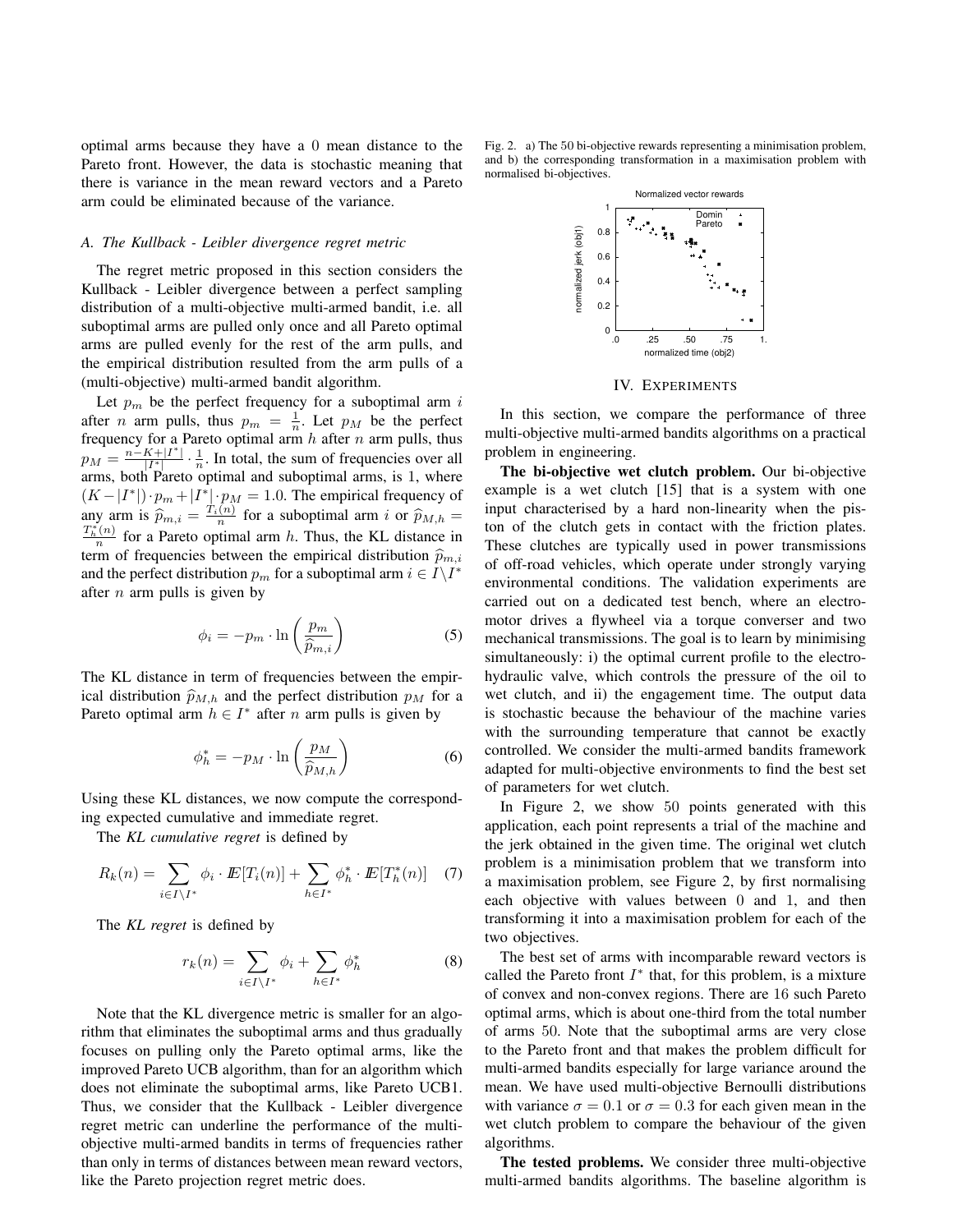Fig. 3. Six measures are used to compare the performance of three multi-objective multi-armed bandits Hoeffding race (Hoef), Pareto UCB1 (PUCB), and improved Pareto UCB (iPUCB): a) the KL regret, b) the Pareto projection regret, c) the percentage of time one of the Pareto arms is selected, d) the KL cumulative regret, e) the Pareto projection cumulative regret, and f) the unfairness in selecting Pareto optimal arms. *The standard deviation for the multi-objective Bernoulli problem is* 0.1.



*Hoeffding race* (Hoef) [16] where all arms are pulled equally often. At the end, the non-dominated arms are selected.

The *Pareto UCB1* (PUCB1) algorithm [1] selects often and evenly the arms in Pareto front.

The *improved Pareto UCB* (iPUCB) algorithm proposed in Section III eliminates the arms that are not Pareto optimal when their mean is assigned with high confidence.

Settings. To compare the performance of MOMABs, we use six metrics: i) the Pareto projection regret defined in Equation 3, ii) the Pareto projection cumulative regret defined in Equation 2, iii) the KL cumulative regret defined in Equation 7, iv) the KL regret defined in Equation 8, v) the number of times one of the Pareto optimal arms is pulled, and vi) the Pareto variance regret metric defined bellow in Equation 9.

Each algorithm runs 30 times for  $N = 10^6$  arms pulls. Since in practice the size of the Pareto front is unknown, we assume it to be  $|I^*| \leftarrow 1$ , and thus it is ignored in the calculations of the epochs length and the confidence intervals  $n_t \leftarrow$  $\left[\frac{2\cdot\log(N\cdot\hat{D}\tilde{\Delta}_t^2)}{\tilde{\Delta}_t^2}\right]$ , where  $t > 0$  is an epoch. The improved Pareto UCB algorithm, cf. iPUCB, has 10 epochs of increasing length {40, 184, 694, 2478, 8587, 28927, 93903, 288269, 803588, 1.1 ∗ 10<sup>6</sup>}. From empirical observations, we notice that for a better performance of the improved Pareto UCB algorithm, the confidence interval should be multiplied with a constant 0.1, a value that is empirically set.

To define the variance in using the Pareto optimal arms, we have used the definition of unfairness as a regret metric [1]. The *Pareto variance regret* in using the Pareto optimal arms in  $I^*$  is defined as

$$
r_u(n) = \frac{1}{|I^*|} \cdot \sum_{h \in I^*} (\widehat{p}_{M,h} - \mathbb{E}[\widehat{p}_{M,h}])^2 \tag{9}
$$

where  $\hat{p}_{M,h} = \frac{T_h^*(n)}{n}$  as before. If all Pareto optimal arms<br>are played an equal number of times i.e. in a fair way then are played an equal number of times, i.e. in a fair way, then  $r_u(n)$  goes to 0. If a Pareto MAB-algorithm pulls only a subset of  $I^*$ , then the Pareto variance regret  $r_u(n)$  is large.

## *A. Results*

**Standard deviation**  $\sigma = 0.1$ . Figure 3 shows the performance of the three MOMAB algorithms for the bi-objective stochastic wet clutch environment with the standard variation  $\sigma = 0.1$  from the bi-objective Bernoulli distribution. Figure 3 a) shows that the KL regret is closer to 0, thus better, for iPUCB1 and it is the worst for the baseline algorithm, cf.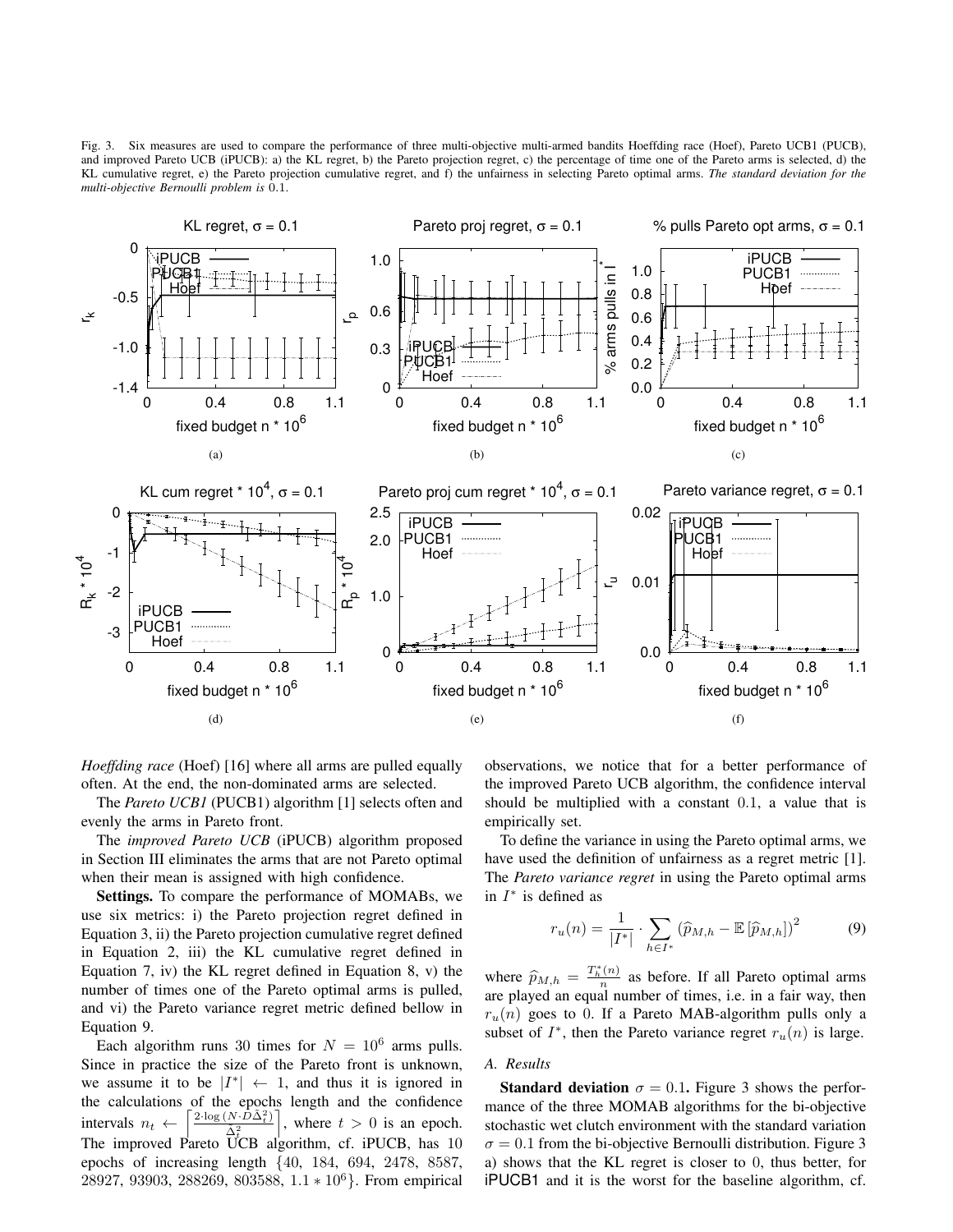Hoeffding race. Note that the KL regret decreases over time for iPUCB that selects often the Pareto optimal arms, but it is constant for Hoef that selects evenly all arms regardless their reward vectors. **iPUCB** has a constant behaviour after  $10<sup>5</sup>$ arm pulls meaning that there are not any more suboptimal arms that can be deleted. In Figure 3 d), the KL cumulative regret for the improved Pareto UCB algorithm, cf iPUCB, has the smallest value after  $10^6$  arm pulls. It is interesting to note that the increase in the Pareto projection regret for Pareto UCB1 algorithm, cf. PUCB1, see Figure 3 b), and the constant, horizontal, slope for the other two algorithms. We explain this with the small variance for the generating bi-objective Bernoulli distribution, i.e.  $\sigma = 0.1$ . In contrast, the Pareto projection cumulative regret for Figure 3 e) is the smallest for the improved Pareto UCB algorithm and the largest for the Hoeffding race algorithm. To explain this behaviour, we consider the Pareto variance regret metric in Figure 3 f) and the percentage of Pareto optimal arm pulls in the total budget in Figure 3 c). Note that the variance in playing the Pareto optimal arms, cf the Pareto variance regret, is the largest for the improved Pareto UCB algorithm, cf. iPUCB, even though the same algorithm has the largest number of Pareto optimal arm pulls. This means that there is a large variance in the number of times a Pareto optimal arm is pulled in iPUCB, whereas the other two algorithms, cf. PUCB1 and Hoef, that pull less often Pareto optimal arms have consequently also less variance in pulling these arms.

**Standard deviation**  $\sigma = 0.3$ . In Figure 4, we show that performance of the tested MOMABs for an increased standard deviation of the generating bi-objective Bernoulli distribution  $\sigma = 0.3$ . Due to the large noise around the mean values, it is more difficult to correctly disseminate between the Pareto optimal arms and the suboptimal arms that are close to the Pareto front. The improved Pareto UCB algorithm, cf iPUCB, has the worst the KL regret metric in Figure 4 a) but the best KL cumulative regret metric in Figure 4 d). The variance in pulling Pareto optimal arms, Figure 4 f), also increases for the tested MOMAB algorithms except for the Hoeffding race that pulls evenly all arms. The Pareto projection regret metric in Figure 4 b) and e) is better, thus smaller, than the homologue in Figure 3 b) and e) for the improved Pareto UCB and Pareto UCB1 algorithms because of the mean of the two environments are unchanged and the variance of these environments increases. In Figure 4 c), the percentage of Pareto optimal arm pulls is smaller than for a smaller variance  $\sigma = 0.1$ , and the Pareto variance regret is larger than a larger variance around the mean.

Discussion. To conclude, the improved Pareto upper confidence bound algorithm, cf. iPUCB, is the best performing algorithm for the tested cumulative regret metrics because it eliminates the suboptimal arms. The Pareto UCB1 algorithm, cf. PUCB1, is the second best performing algorithm because it selects often the Pareto optimal arms. Both algorithms outperform the baseline algorithm, cf. the Hoeffding race algorithm.

The improved Pareto upper confidence bound algorithm is

also the most robust algorithm given the stochastic variance of the bi-objective environment, i.e. its performance varies less with the change in standard deviation. Comparatively, the difference in the percentage of Pareto optimal arm pulls between Figure 3 c) and Figure 4 c) is smaller for the improved Pareto upper confidence bound, cf iPUCB, than for the Pareto UCB1, cf PUCB1. It is interesting to note that even though the performance of the Hoeffding race algorithm is invariant with the value of the standard deviation, the corresponding regret metrics change their mean values with an increase in the standard deviation for these values. Thus, as expected, there is not statistical significance change for the Hoeffding race algorithm in the two settings.

The KL regret metric, both the immediate and the cumulative variants, have a different behaviour than the Pareto projection regret metric for the tested environments. The tested environment has many suboptimal arms that are very close to the Pareto front and thus the corresponding Pareto projection distances are rather small for all arms. This is exactly the situation where the Pareto UCB1 algorithm that select arms proportionally with their mean reward vector will behave poorly and thus the improved Pareto UCB algorithm can ameliorate the performance of Pareto UCB1 algorithm.

## V. CONCLUSIONS

We introduce a variant for the multi-objective multi-armed bandits algorithm with multiple, possibly conflicting, reward values, i.e. the improved Pareto upper confidence bound algorithm, that eliminates the suboptimal arms in order to identify the Pareto optimal set of arms. The improved Pareto UCB algorithm compares each suboptimal arm against the Pareto front and deletes the suboptimal arms when their mean is assigned with given confidence. We prove logarithmic upper regret bounds for the improved Pareto UCB algorithm and we propose a KL regret metric as a performance metric for the experiments. We compare the proposed multi-objective multi-armed bandits algorithm on a bi-objective Bernoulli reward distribution inspired by a real-world problem, i.e. the wet clutch. To conclude, we show both empirically and theoretically that the improved Pareto UCB algorithm is an efficient alternative to Pareto UCB1 algorithm.

#### **REFERENCES**

- [1] M. Drugan and A. Nowe, "Designing multi-objective multi-armed bandits: a study," in *Proc of International Joint Conference of Neural Networks (IJCNN)*, 2013.
- [2] P. Vamplew, R. Dazeley, A. Berry, R. Issabekov, and E. Dekker, "Empirical evaluation methods for multiobjective reinforcement learning algorithms," *Machine Learning*, vol. 84, no. 1-2, pp. 51–80, 2011.
- [3] D. M. Roijers, P. Vamplew, S. Whiteson, and R. Dazeley, "A survey of multi-objective sequential decision-making," *J. Artif. Intell. Res. (JAIR)*, vol. 48, pp. 67–113, 2013.
- [4] D. J. Lizotte, M. Bowling, and S. A. Murphy, "Efficient reinforcement learning with multiple reward functions for randomized clinical trial analysis," in *Proceedings of the Twenty-Seventh International Conference on Machine Learning (ICML)*, 2010.
- [5] M. A. Wiering and E. D. de Jong, "Computing optimal stationary policies for multi-objective markov decision processes," in *Proc of Approximate Dynamic Programming and Reinforcement Learning (ADPRL)*. IEEE, 2007, pp. 158–165.